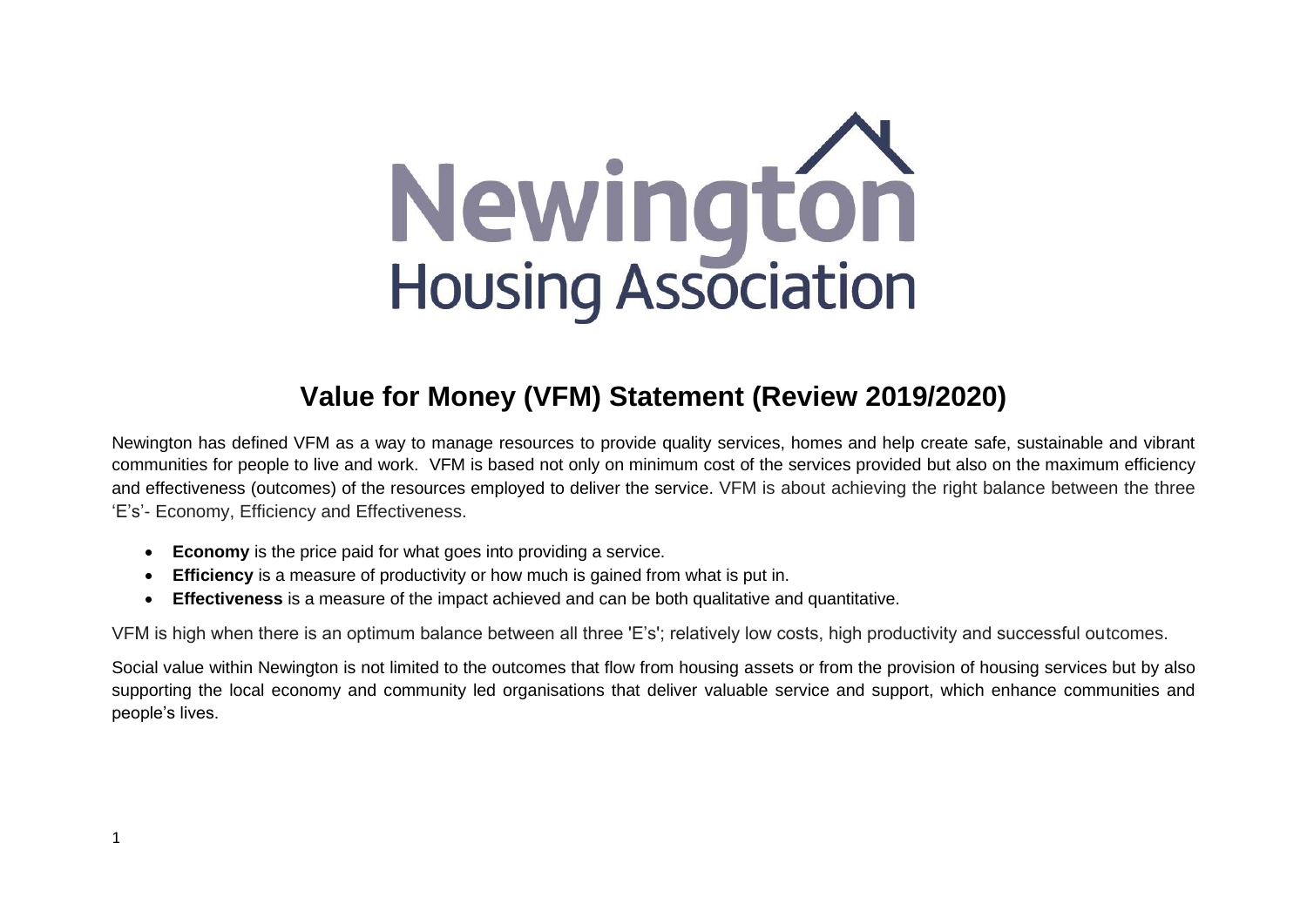The Association wants to maintain VFM and be transparent about it. We have a clear aim of what we want to achieve, where our principles are and that our homes and services:

- Meet the needs of tenants and other service users at the right time and meet their expectations,
- Are of the right quality and are fit for purpose,
- Generate high levels of satisfaction and enhance our reputation and our track record.
- Services are delivered from suppliers (internal or external) whose prices are competitive for the quality of service provided.

These principles improve our sustainability, viability and opportunities for the future.

#### **Our Group Structure Agreement with Apex Housing**

On 6 April 2015, Newington Housing Association became part of the Apex Housing Group. Whilst retaining its independence as a Housing Association, Newington HA has aligned itself, voluntarily, to a dynamic and innovative organisation within the NI social housing sector, which is a driver for the formation of this new joint partnership initiative that will realise efficiency savings, boost surpluses and increase the potential borrowing capacity of both organisations.

The new combined Group Structure Agreement will allow us to:

- Optimise future returns on assets
- Include performance management and scrutiny functions which are effective at driving and delivering improved value for money performance
- Allow us to identify a clearer understanding of the costs and outcomes of delivering specific services and any underlying factors which may influence these costs
- Ensure financial resilience and provide both Associations with the capacity to continually grow
- Increase housing supply
- Sustain and develop fit for purpose services to our tenants and additional investment in our homes
- Will deliver greater benefit to our existing and future tenants and local communities.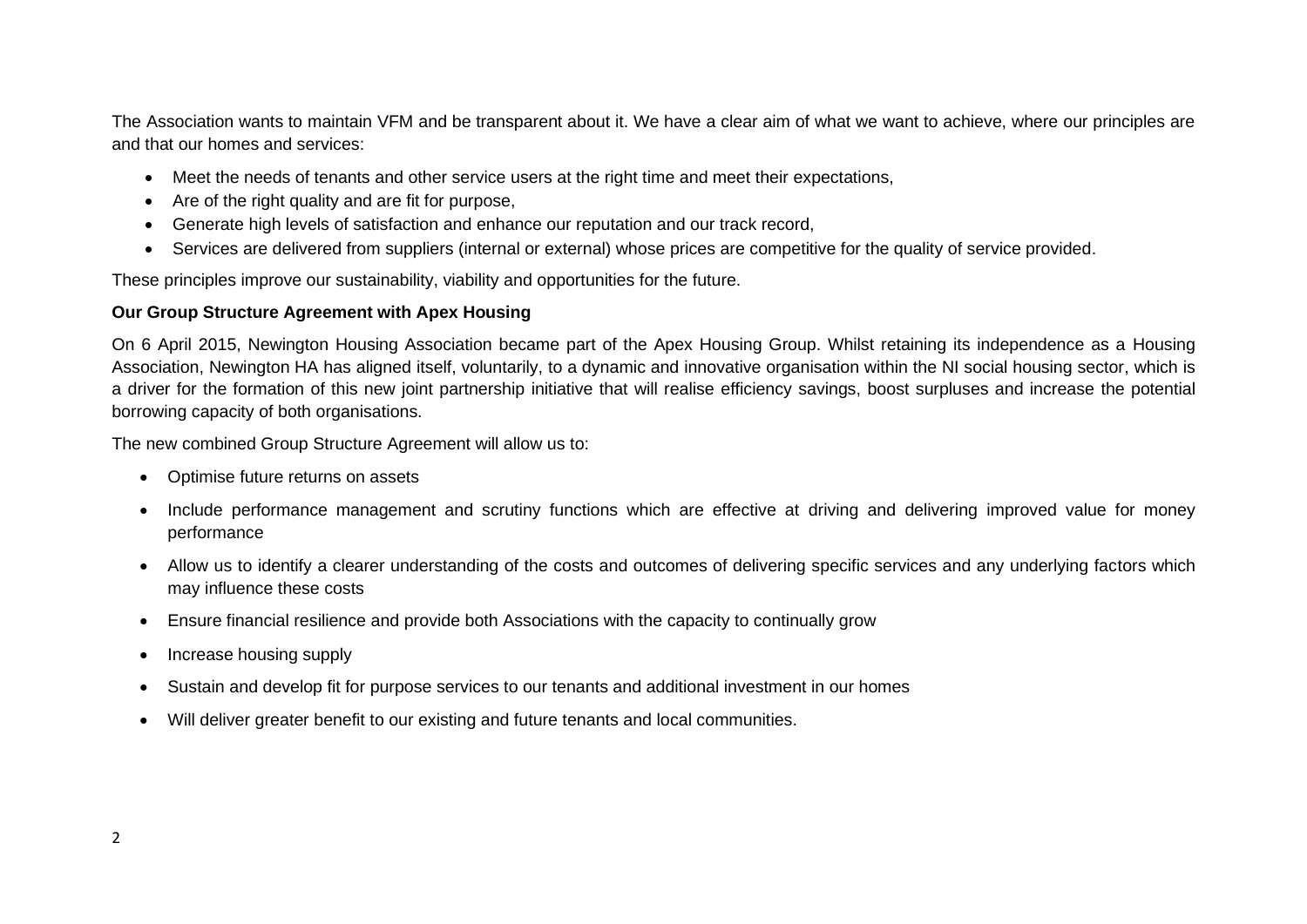Some examples of activities in 2019/20 where these Value for Money principles were applied are as follows;

# **Loan Finance**

In July 2019, Newington completed the restructuring of its main loan facilities. The £13m Revolving Credit Facility was refinanced into a 10-year term repayment mortgage with a reduction in margin of 0.5% per annum. In addition, the margin on an existing £3.6m loan was reduced by 1.7%. This has resulted in significant savings in annual interest costs.

As part of this exercise, gearing covenants were also renegotiated. The basis on how this is calculated has been revised giving the Association more flexibility and opportunity to grow and provide new homes and services for tenants. It will also allow us to continue to contribute to the strength of the Apex Housing Association group as a whole.

#### **Organisational Review**

The Board recognised that a full review of functions and staffing was necessary to ensure the structures were fit for purpose and to ensure value for money in service delivery. Although the review was completed in 2018/19, implementation of the recommendations commenced in April 2019 and is now almost complete. The following actions were implemented in the year:

- The Chief Executive is now supported through the creation of a Chief Executive's Office that includes an Executive Assistant.
- Three new Heads of Service roles were created under the headings of Finance and Corporate Services, Housing and Communities and Property Services and Development;
- Management has been enhanced in Housing Management and Property Services and new roles created in recognition of the growth in these areas and to enable the officers to focus on their core functions and address areas of future growth.

# **Repairs & Maintenance**

A jointly procured Planned and Cyclical Maintenance Contractor Framework became operational on the 1 April 2017. This framework when coupled with a jointly procured Measured Term Contract (MTC) for reactive maintenance in 2016 ensures that contractors employed are the most efficient in terms of the balance between competitive pricing and quality of service. The procurement of a new MTC contract for reactive maintenance to commence in 2021 is now underway in partnership with Apex HA.

Our approach to how we maintain our assets and tenants' homes is set out in our Asset Management Strategy (AMS) developed in 2017. The AMS emphasises the need to achieve VFM by identifying planned maintenance programmes therefore improving the quality of homes, increasing tenant satisfaction and reducing the cost of reactive repairs.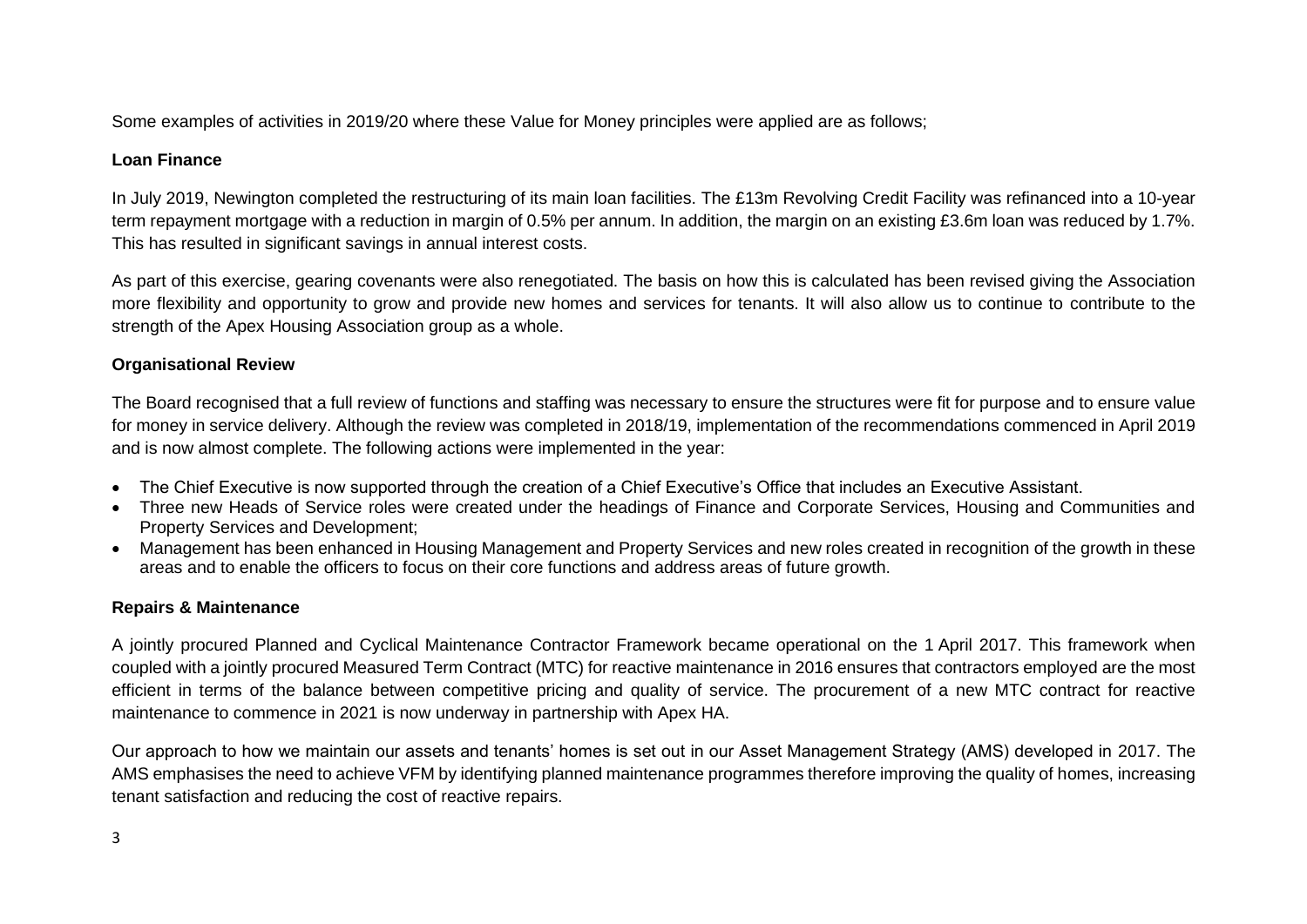#### **Office Accommodation**

In November 2019 construction of new office accommodation began on the site of our office on the Limestone Road. The office will be demolished and a new building will be constructed. This required the Association to decant to temporary offices on Duncairn Gardens. The original completion date for the project was March 2021, however the Covid-19 pandemic and Coronavirus Regulations have had an inevitable impact on this completion date. Construction has resumed and the project is now expected to be completed in August 2021.

#### **Social Value Investment, Tenant Participation & Community Engagement**

#### *Measuring social impact*

During 2019/20, our Community Investment Fund expenditure was £80,850. This expenditure includes funding awards distributed by our BOM to local community groups/organisations, the delivery of the Brian Mullin Community Investment Awards (which are distributed in line with criteria agreed by the Tenants Forum) as well as internal projects and initiatives delivered directly by us. It also part funds the Community Engagement Officer's salary, whose role is extremely important to local community and voluntary groups, who work tirelessly to improve the lives of residents throughout North Belfast.

Newington continues to measure the impact of its community investment activities. During 2019/20, of the £80,850 expenditure outlined above, the Association spent approximately £60,000 on community investment initiatives to promote and ensure delivery of the following:

- Sports & recreational activities
- Community Fun Days
- Community Clean Ups
- Resident trips/excursion
- Support to sustain local advice services
- Our Student Bursaries Scheme
- Promoting uptake of Credit Union membership via our Match Savings Scheme
- Cross Community/Good Relations events
- Supported an Intergenerational Project
- Christmas activities for pensioners to reduce social isolation
- Mental Health & Well-being campaigns
- Encourage local participation & community empowerment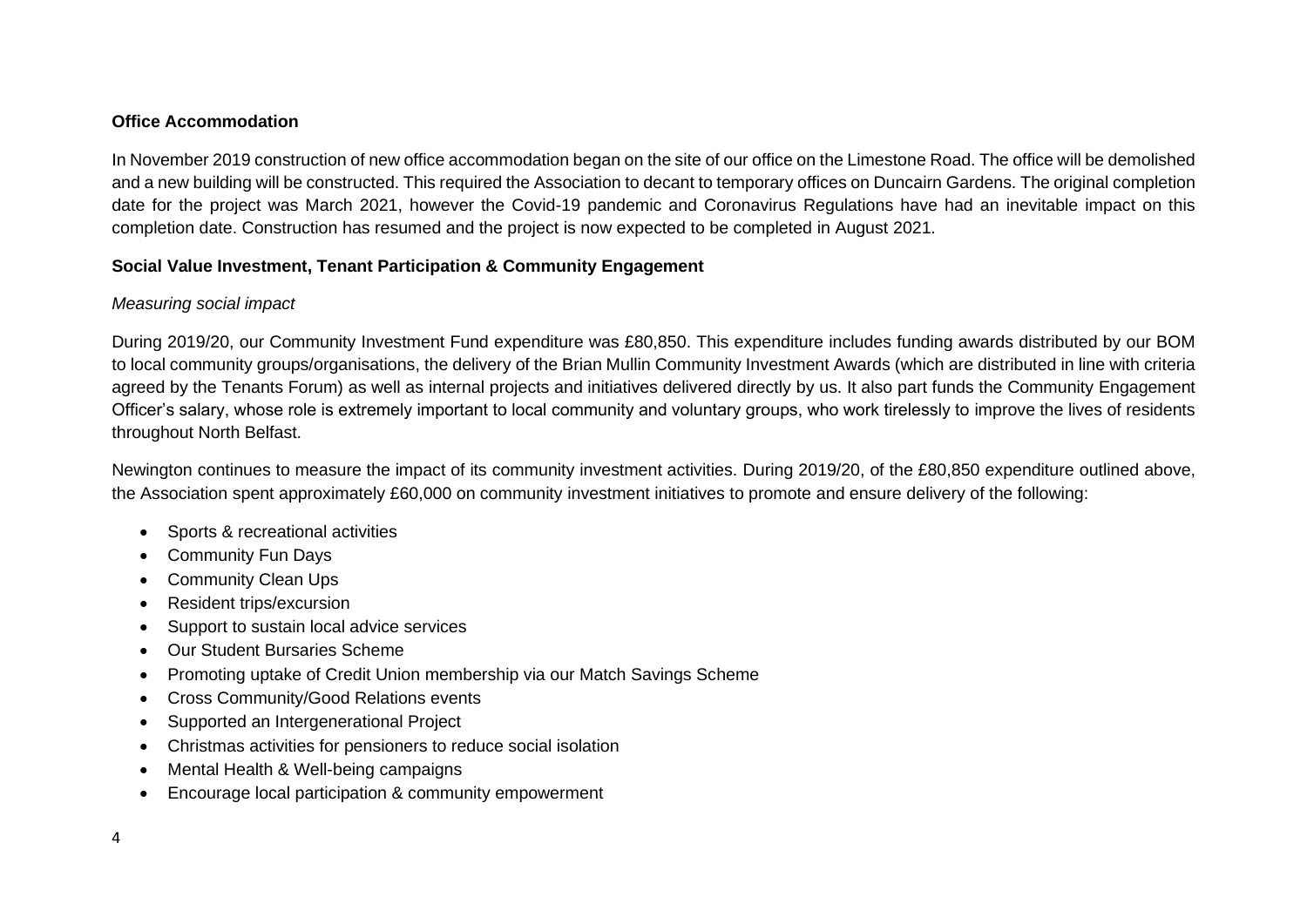- Acquisition of Community Transport (minibus) for local groups and youth services
- Supported a local Food Bank
- Facilitated a Shared Reading Group
- Supporting young people in building their confidence, knowledge & experience of different cultures
- Youth projects/initiatives
- Local charity donations for targeted financial support

During 2019/20 the Association distributed funding awards to 31 local groups and/or organisations to deliver many of the above projects and services throughout North Belfast.

We supported six tenants and/or tenant family members through our Student Bursary Scheme, aimed at students in full-time third level education. The Bursary scheme supports them with an annual payment for the three- or four-year duration of the course.

As part of the Association's response to Welfare Reform and the introduction of Universal Credit and the impact on NHA tenants, the Association committed to funding North Belfast Advice Partnership (NBAP) to employ a Universal Credit/Welfare Advice Officer. In partnership with NBAP were able to secure match funding from the Nationwide Building Society, which ensures this critical post will be funded for two years. Again, as part of the Association's continued investment in North Belfast. This service will be available to all residents of North Belfast as well Newington HA tenants.

# *Tenant Participation & Community Engagement*

Newington Housing Association (NHA) has delivered on the commitments set out in the first three - year Tenant Participation Strategy 2017 – 2020 and quarterly updates were provided to the Housing & Communities Committee and Board to ensure all objectives were met. A final report on the achievements completed throughout the life of the strategy has been included within the 2020-2023 Strategy.

Newington Housing Association continues to work with the Tenants Forum and local residents to ensure tenants are at the heart of the decision - making process, to build upon existing good practices and to increase the extent and effectiveness of tenant participation within the organisation. In delivering, Newington Housing Association ensures compliance with regulatory requirements.

Newington Housing Association continues to invest and support local communities. Our Community Engagement Officer & Head of Housing & Communities work closely with the organisation's Tenants Forum.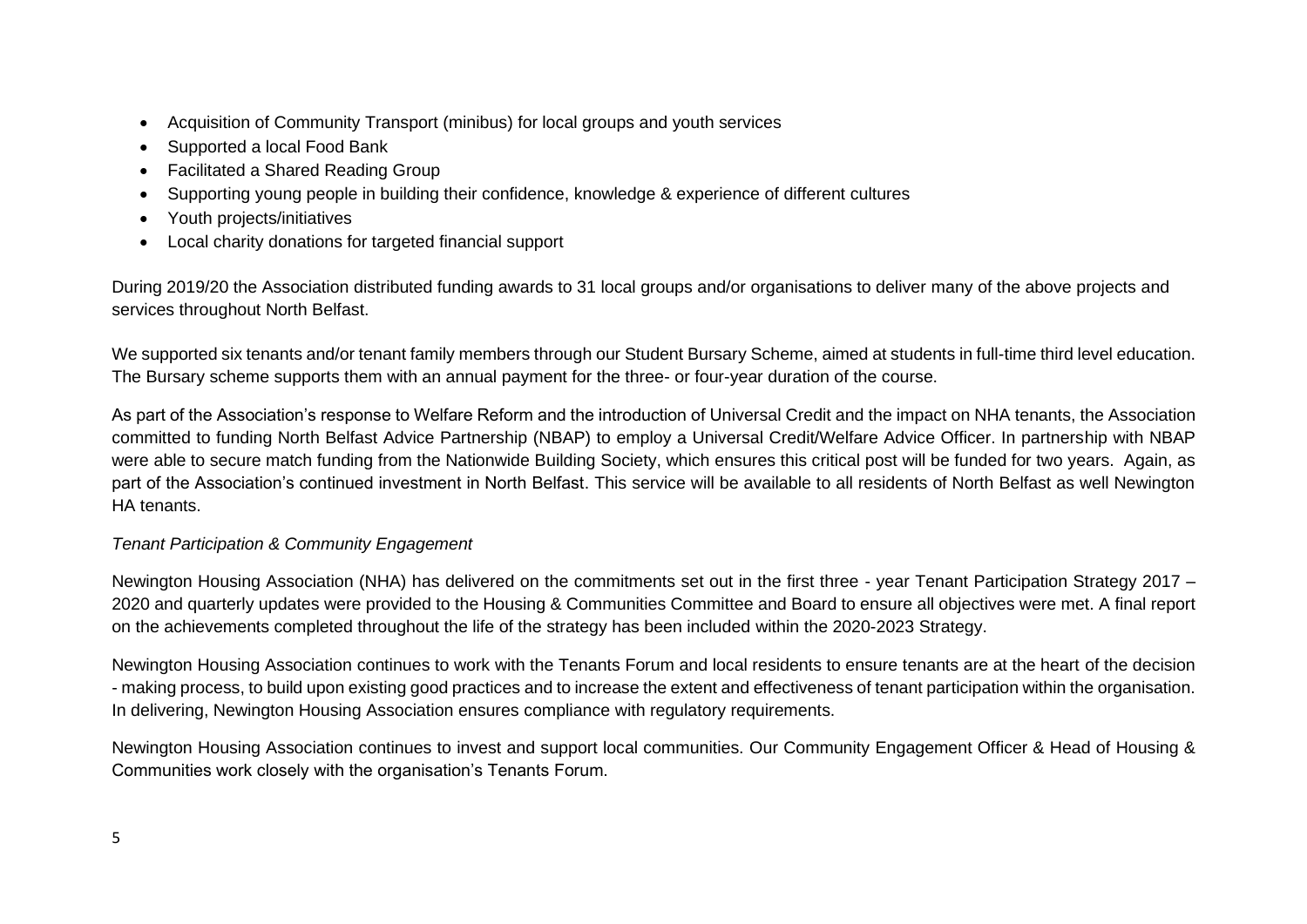#### *Collaborative working with our Tenant Forum*

In partnerships with Supporting Communities, our Tenant Forum developed an Action Plan to help them achieve the delivery of their current priorities and objectives up to the end of March 2020. Over recent months, our Tenant Forum have achieved the following:

- Met with our Senior Management Team who provided an overview of the workings of all NHA departments.
- Met with the Chair and Chief Executive to discuss the strategic importance of a good functioning Tenant's Forum
- Helped redesign an online Tenant Satisfaction Survey and completed sample home visits where the Association provides homes.
- Completed a training needs analysis to support them in their roles as Tenant Forum members

A new Tenant Participation & Community Involvement Strategy 2020-2023 has recently been developed by the Association and approved by NHA Board. It is complimented by a three-year Action Plan for 2020 – 2023, which sets key strategic objectives that are aligned to the Association's current three-year Corporate Plan's objectives. Within the new Action Plan, there are targeted delivery timeframes and performance outcome measures built in to ensure effective and meaningful participation and the efficient delivery of practices. An annual Action Plan will be developed, which aligns it to the annual Business Plan.

Within our new TP & CI Strategy 2020 – 2023, we will continue to:

- put tenants' views at the heart of the decision-making process,
- listen, act and provide feedback to tenants on what they tell us,
- provide a range of options for tenant involvement,
- ensure the promotion and expression of our community ethos, ensure all staff embrace this strategy and ensure the involvement of all staff in the development of meaningful participation,
- review our practices and how we operate and act positively to feedback,
- commit to the provision of adequate resources to deliver all aspects of the Strategy,
- provide tenants with the support they need to promote tenant participation, local empowerment and community cohesion,
- promote partnership working between the Association, tenants and the local community to deliver effective and meaningful improvements to the local environment

Newington Housing Association is also part of Supporting/Empowering Communities Tenant Participation Practitioners Network.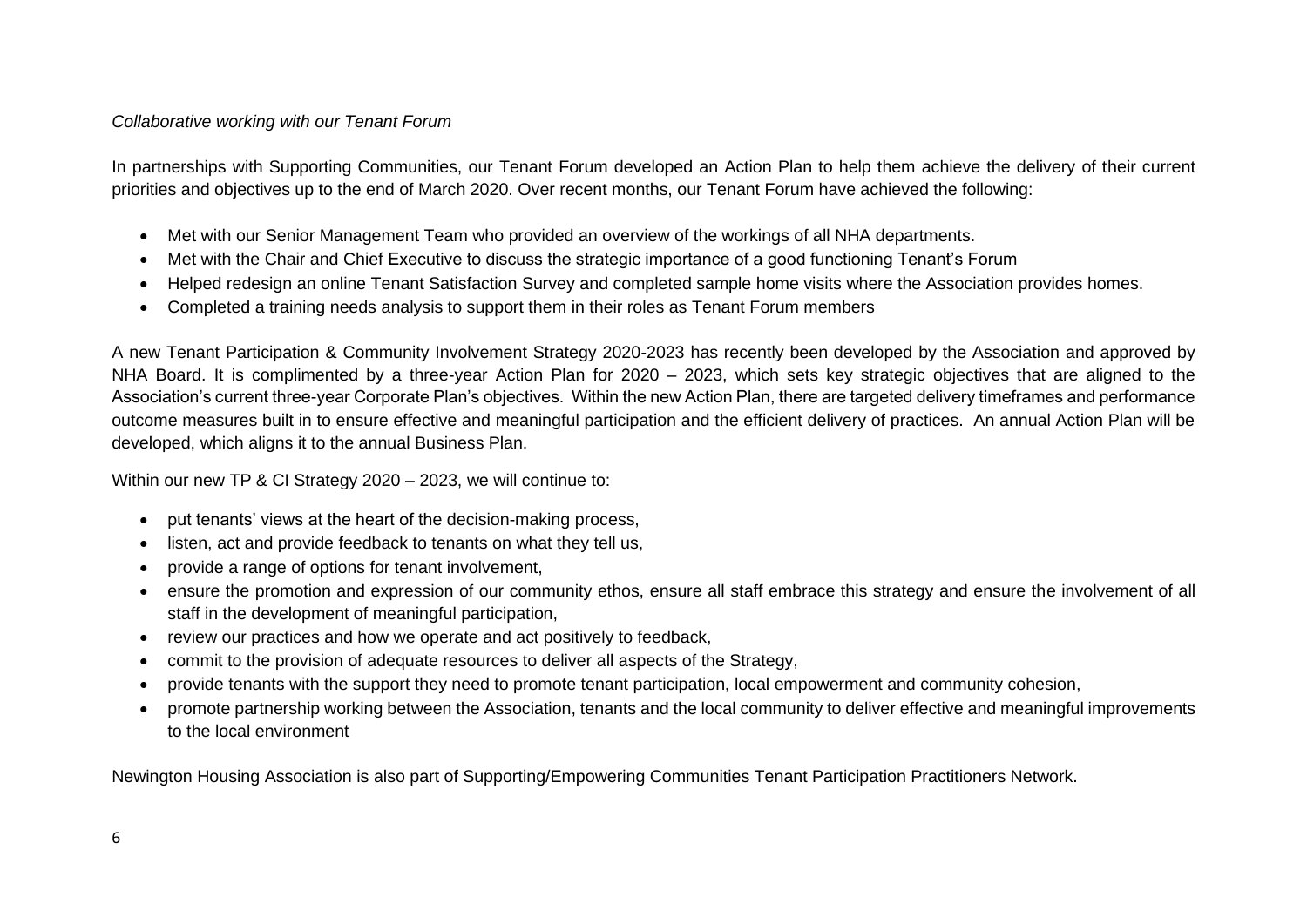#### **Tenant Views**

The Association's most recent Tenants' Satisfaction Survey, which was completed in 2018 indicated the percentage satisfaction levels in the following areas:

Overall services provided - 94% Rent represents Value for Money - 92% Neighbourhood - 97% Quality of Home - 92% Helpfulness of Staff - 93% Maintenance Services - 85% Quality of Workmanship - 92%

One of the Association main Business Plan Objectives for 2020/21 is to carry out a further Tenant Satisfaction Survey with all Association tenants during the 2020/2021 reporting period.

#### **Creating Safe & Vibrant Communities**

A key objective of Newington is to work in partnership with other community, voluntary and statutory agencies in creating safer more vibrant communities for people to live and work and improve opportunities for individuals. The Association currently attends 14 community-led initiatives throughout North Belfast. At many of these community safety meetings there are representatives from various statutory agencies, community and voluntary sector organisations and residents. These partnership working groups offer a joined-up approach to tackling local issues facing various areas throughout North Belfast. In total, the Association attended 137 community meetings during 2019/2020.

#### **Commitment to Working with Other Housing Associations**

To further improve the Value for Money processes within NHA, there is a commitment to collaborative working with other HA's and the Northern Ireland Federation of Housing Associations (NIFHA).

The Association attends the following meetings to share ideas, best practice, enhance services and to promote a positive image of individual HA's and the social housing sector in general.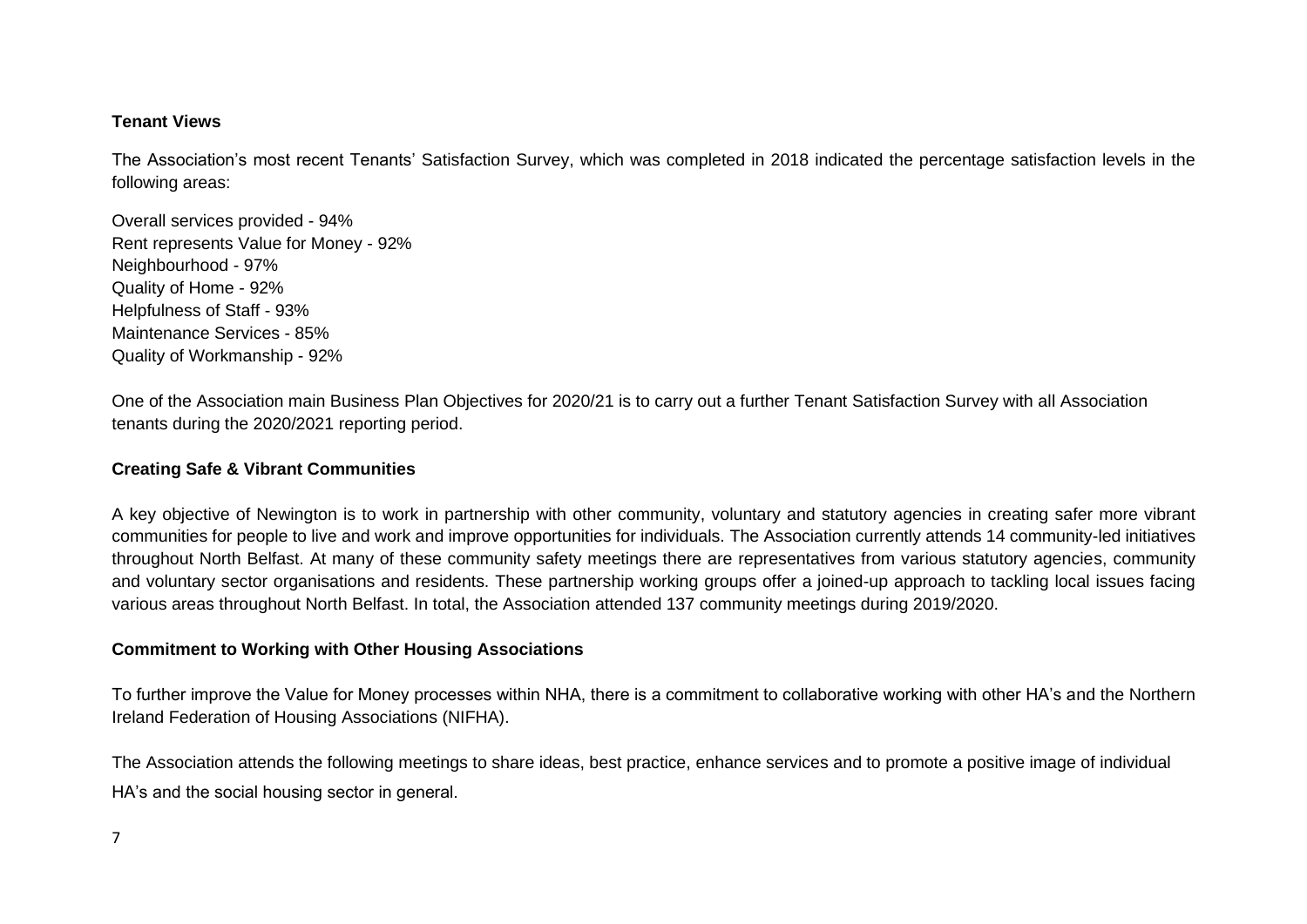- NIFHA Governance/CEO Forum
- North West Housing Forum
- NIFHA Finance Forum
- NIFHA Housing Association Managers Forum
- NIFHA Comms Officers Forum
- Supporting/Empowering Communities Tenant Participation Practitioners Network Group
- NIHE, NIFHA & HA's Operational Group

# **Financial Results**

During 2019/20 there have been opportunities and challenges including:

- Operating surplus remained relatively consistent (fall of 0.86% to £1.320m (2019: £1.33m). Net surplus decreased by 11.8% to £703K (2019: £798K). The main points to note are as follows:
	- a) £202k increase in pension liability
	- b) £106k increase in rates due to increased units of stock
	- c) £221k increase in salaries (Following organisation review, staff increased from 17 to 20 including benchmarking of salary scales)
	- d) £40k refurbishment works to temporary office premises
	- e) £32k loss on disposal re old office premises
	- f) £53k increase in maintenance costs due to high Change of Tenancies
	- g) £360k increase in housing depreciation

These increases have been set off by the following reductions:

- a) £350k increase in HAG amortisation
- b) £374k increase in net rental income
- c) £40k reduction in interest rates due to restructuring of loans.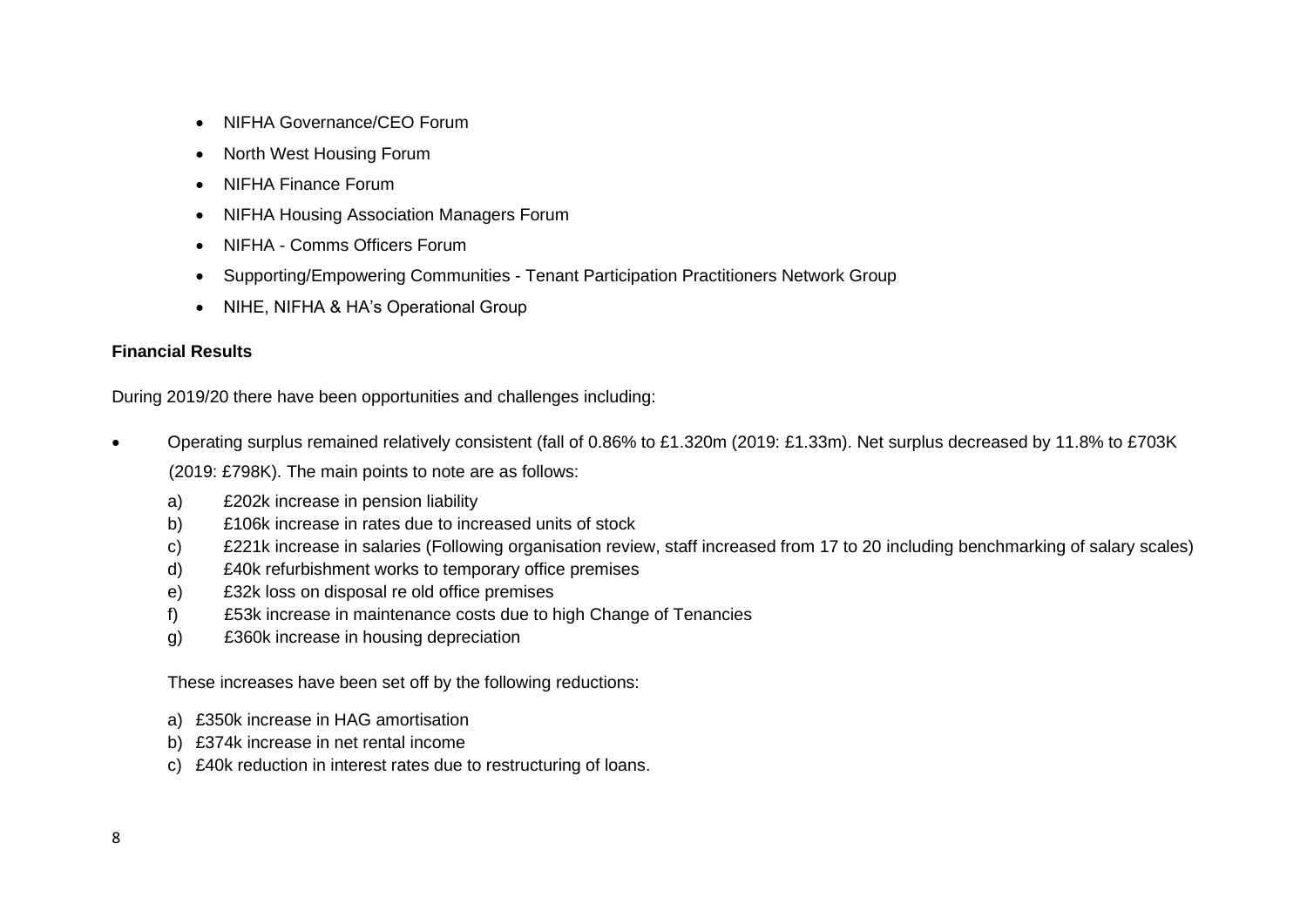- The impact of 64 tenants moving onto Universal Credit (UC) during the year. 91 tenants were in payment of UC at the end of the financial year. At June 2020 the number of tenants on Universal credit had increased to 103 and 47 tenants had advised that they had been furloughed by their employer and were engaging with Housing Officers to maintain their rent accounts and minimise arrears. The impact of the Coronavirus pandemic on rent arrears at the end of the financial year was negligible but it is inevitable that rent arrears will increase. The total non-technical rent arrears increased from 7.3% of income to 7.96% from March 2020 to June 2020. Stress testing to forecast the impacts of increased arrears and reduced rental income payments have been completed. The Association has enough cash and funding available to function in 2020/21.
- Overall, the association continues to perform well on a range of cost, financial and asset performance metrics which show NHA is on track to meeting its long-term strategic objectives.

#### **Asset Performance**

| <b>Portfolio</b>              | <b>Book value</b><br>£'000<br>2020 | Rental<br><b>Income</b><br>(excl rates)<br>£'000<br>2020 | <b>Gross Yield</b><br>2020 | <b>Book value</b><br>£'000<br>2019 | Rental<br><b>Income</b><br>(excl rates)<br>£'000<br>2019 | <b>Gross Yield</b><br>2019 |
|-------------------------------|------------------------------------|----------------------------------------------------------|----------------------------|------------------------------------|----------------------------------------------------------|----------------------------|
| Social<br>housing<br>lettings | 67,118                             | 3,478                                                    | 5.2%                       | 66,496                             | 3,129                                                    | 4.7%                       |

Gross Yield = Rental Income/Book Value

#### **Measurement**

NHA is developing how it reports on value for money in order to continue to provide effective and efficient services and meet the DfC's regulatory framework and the revised HouseMark measurement of value for money and the sector scorecard. NHA has regularly measured its performance against peers within NI. We compiled information for this year's Sector Scorecard. This will be submitted to Housemark when the submission details are available and the data can be uploaded. We will use the findings to benchmark our Key Performance Indicators with others within the sector.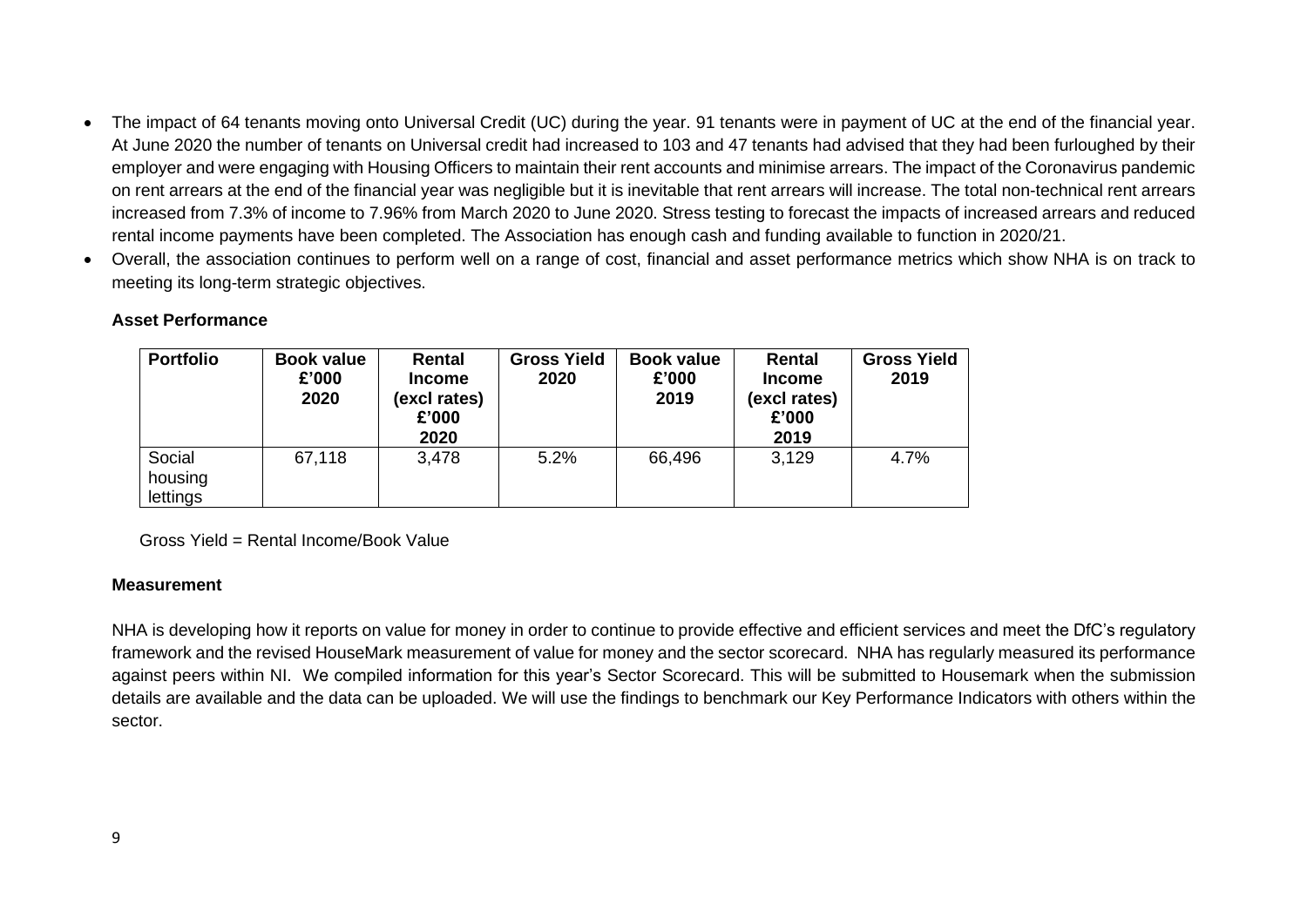# **NHA Benchmarking Performance (Internal)**

|                                   |       | <b>Year 19/20</b> | Year 18/19 |
|-----------------------------------|-------|-------------------|------------|
| <b>Finance</b>                    |       |                   |            |
|                                   |       |                   |            |
| Management cost per unit (1)      |       | £974              | £819       |
| Maintenance cost per unit (2)     |       | £728              | £694       |
| Actual income vs budget           |       | 99%               | 94%        |
| Actual expenditure vs budget      |       | 101%              | 102%       |
|                                   |       |                   |            |
| Interest Cover (3)                | Times | 2.2               | 2.8        |
| Gearing (4)                       |       | 25.1%             | 23.3%      |
| Gross Margin (5)                  |       | 27.4%             | 32.6%      |
| Net Margin (6)                    |       | 14.6%             | 19.5%      |
| Return on Capital Employed (7)    |       | 2.01%             | 2.2%       |
| Headline social cost per unit (8) |       | £3,140            | £2,370     |

# **Human Resources**

| Salary costs as % of turnover | <b>Excl HAG Amort</b> | 18.7% | 15.4% |
|-------------------------------|-----------------------|-------|-------|
| Leavers during the year       |                       |       |       |
| Employee turnover             |                       | 15%   | 11.8% |
| Days lost through sickness    | Days                  | 223   | 228   |
| % Employee sickness absence   |                       | 5%    | 6%    |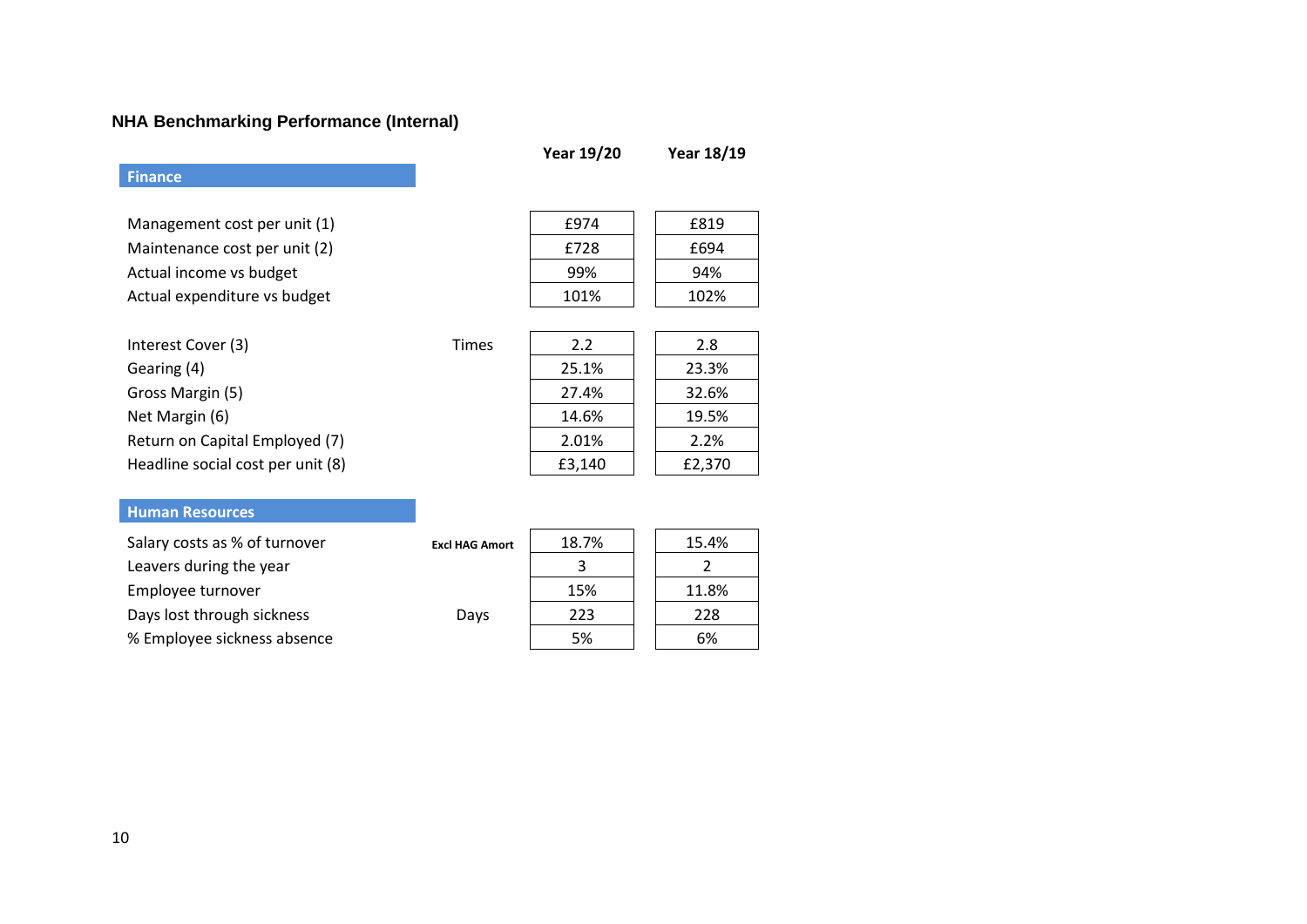#### **Property Services**

| All repairs completed within target       | 94.5%    | 97.23%   |
|-------------------------------------------|----------|----------|
| $ICO < 4$ hours                           | 97.8%    | 99.75%   |
| Emergency repairs < 24 hours              | 98.5%    | 99.59%   |
| Urgent repairs < 4 days                   | 92%      | 95.06%   |
| Routine repairs < 20 days                 | 89%      | 93.20%   |
| COTs completed within target - H&S        | 95.45%   | 96.82%   |
| COTs completed within target - General    | 85.71%   | 91.67%   |
| Properties with gas certificates in place | 100%     | 100%     |
| Works orders which are cyclical           | 874      | 782      |
| Works orders which are response           | 2955     | 2982     |
| Expenditure on response repairs           | £452,032 | £333,330 |
| Expenditure on cyclical maintenance       | £118,758 | £177,650 |
| Expenditure on capitalised repairs        | £590,100 | £141,392 |
|                                           |          |          |

# **Complaints (Service Delivery)**

| Number of complaints received   |  |  |
|---------------------------------|--|--|
| Number of complaints resolved   |  |  |
| Number of complaints ongoing    |  |  |
| Complains referred to Ombudsman |  |  |

# **Housing Management**

Income Collected (incl. O/S HB) Tenant Arrears - Technical Tenant Arrears - Non-technical Tenant Arrears - Total

| 94.5%    | 97.23%   |
|----------|----------|
| 97.8%    | 99.75%   |
| 98.5%    | 99.59%   |
| 92%      | 95.06%   |
| 89%      | 93.20%   |
| 95.45%   | 96.82%   |
| 85.71%   | 91.67%   |
| 100%     | 100%     |
| 874      | 782      |
| 2955     | 2982     |
| £452,032 | £333,330 |
| £118,758 | £177,650 |
| £590,100 | £141,392 |
|          |          |

| $\mathbf{I}$ | O |
|--------------|---|
| $\mathbf{I}$ | ŋ |
| $\mathbf{I}$ | ŋ |
|              | n |

| 99.7% | 99.31% |
|-------|--------|
| 4.9%  | 2.94%  |
| 7.3%  | 8.2%   |
| 5.54% | 4.77%  |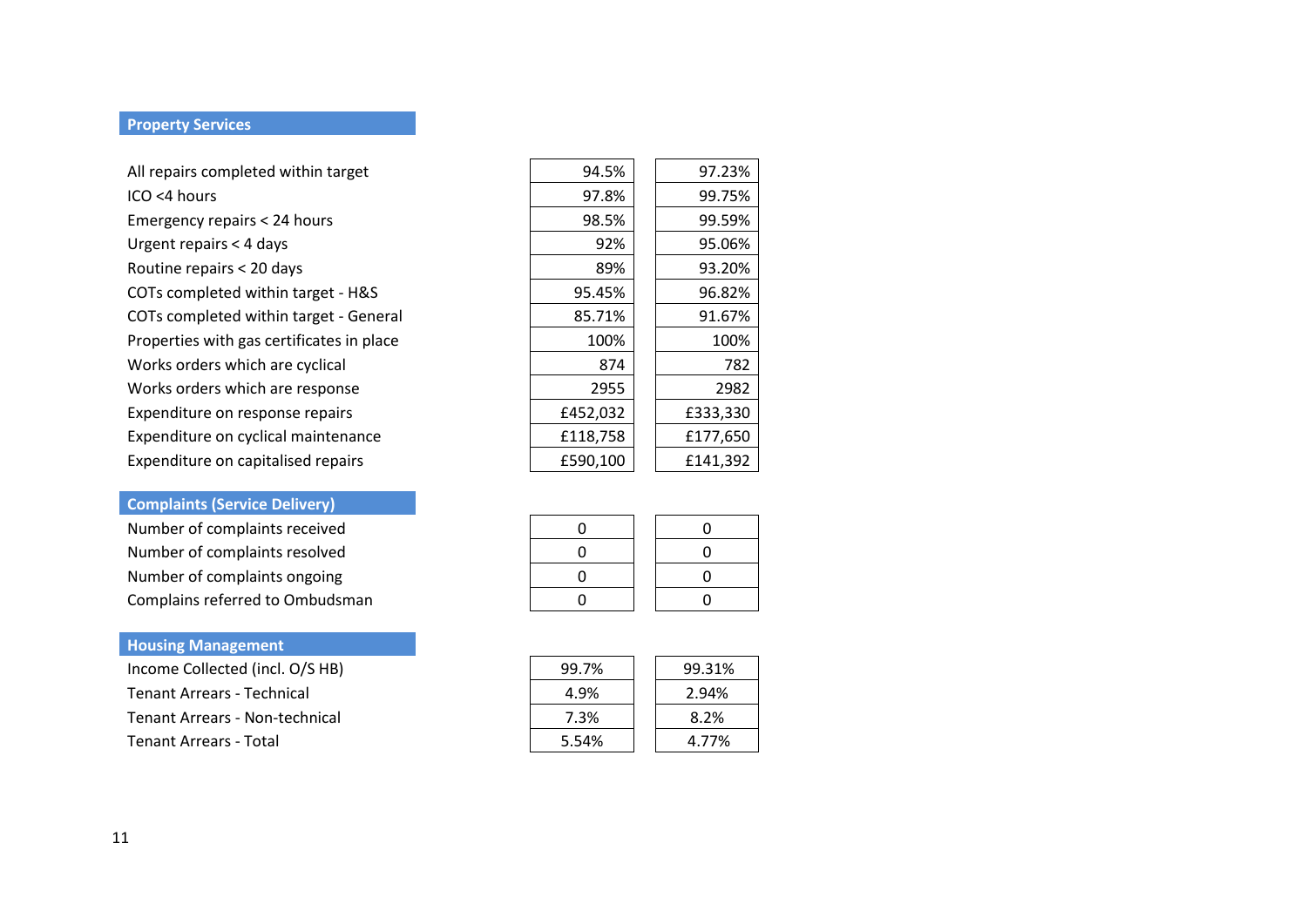#### **(ASB - Complaints)**

Number of complaints received Number of complaints resolved Number of complaints ongoing

#### **Housing Stock - Properties at Y/E:**

No. of new properties developed No. of House Sales completed New supply delivered Reinvestment

No. of properties in NHA ownership

#### **Housing Stock (Voids):**

Void properties available for letting Void prop. awaiting COT works

#### **Void Performance**

Total Void Loss (Year End) Void Loss as a % Income Receivable

#### **Housing Stock (Lettings)**

No. of G/Needs & Sheltered - New-Lets No. of G/Needs & Sheltered - Relets No. of Supported Housing - Relets

| 45 | 46 |
|----|----|
| 45 | 40 |
| n  | 6  |

| 19    | 71     |
|-------|--------|
|       | ર      |
| 2.6%  | 10.1%  |
| 2.68% | 12.93% |
| 723   | 705    |

| £43,613 | £23,114 |
|---------|---------|
| 1.07%   | 0.64%   |

| 19 | 71 |  |
|----|----|--|
| 24 | 27 |  |
| 26 | 19 |  |